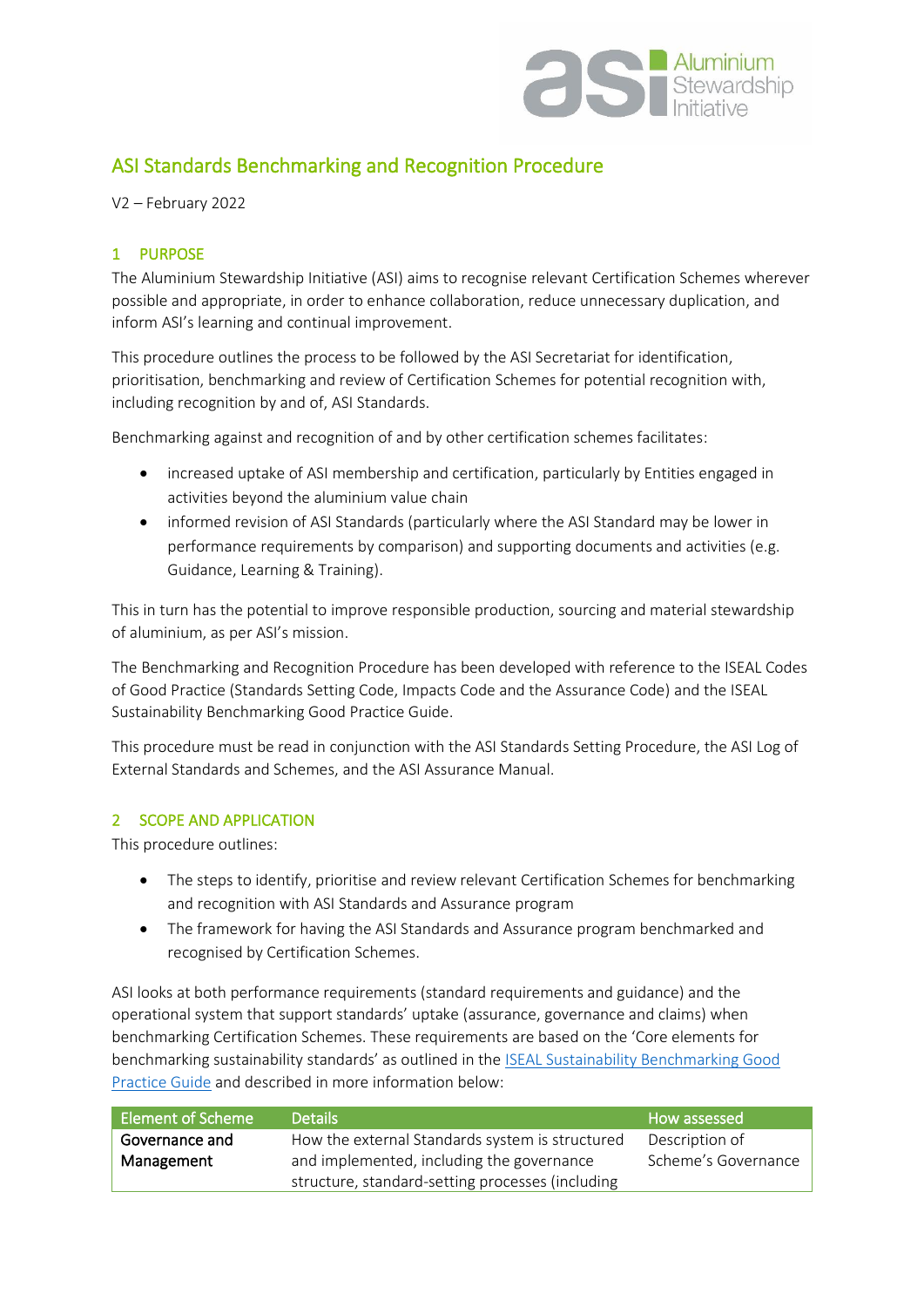

|                  | stakeholder participation) and grievance or       | and Management          |
|------------------|---------------------------------------------------|-------------------------|
|                  | dispute resolution mechanisms.                    | system                  |
| Scope and Uptake | The breadth and scale of uptake of the            | Description of          |
|                  | Certification Scheme with relevance to the        | Scheme's Scope and      |
|                  | aluminium value chain, which includes the         | Uptake                  |
|                  | geographical scope, the strategies or services    |                         |
|                  | used to stimulate uptake of the standard, and     |                         |
|                  | the extent of that uptake. For example, a         |                         |
|                  | rigorous standard with little market uptake will  |                         |
|                  | not be of value in sourcing decisions.            |                         |
| Standard         | The sustainability criteria delineated in the ASI | All criteria need to be |
| Requirements     | Performance and/or Chain of Custody standard      | Met                     |
|                  | against which the Certification Scheme is         |                         |
|                  | benchmarked.                                      |                         |
| Assurance System | The assurance elements of the Certification       | All criteria need to be |
|                  | Scheme, including the certification procedures,   | Met                     |
|                  | requirements for conformance, competencies        |                         |
|                  | required of auditors or evaluators, accreditation |                         |
|                  | or oversight of the assurance providers, and      |                         |
|                  | transparency of audit/certification results.      |                         |
| Claims           | The level and type of sustainability claims       | Description of          |
|                  | allowed within the external standards system      | Scheme's Claims         |
|                  | and by the participating entities.                | guidelines              |
|                  |                                                   |                         |

This procedure describes roles and responsibilities for the ASI Secretariat and the ASI Standards Benchmarking and Harmonisation Working Group (SBHWG).

| Term                                                                                         | <b>Definition</b>                                                                                                                                                                                                                                                                                                                    |
|----------------------------------------------------------------------------------------------|--------------------------------------------------------------------------------------------------------------------------------------------------------------------------------------------------------------------------------------------------------------------------------------------------------------------------------------|
| <b>ASI Standards</b>                                                                         | Includes the ASI Performance Standard and the ASI Chain of Custody<br>Standard.                                                                                                                                                                                                                                                      |
| <b>ASI Standards</b><br>Benchmarking and<br>Harmonisation<br><b>Working Group</b><br>(SBHWG) | ASI Working Group convened by the Standards Committee to review a<br>range of relevant externally recognised Standards, Certification Schemes<br>for benchmarking and recognition with ASI Standards.                                                                                                                                |
|                                                                                              | Since ASI sets the criteria for recognition and holds relationships with some<br>of the Standards and Schemes seeking recognition, ASI's SBHWG acts as an<br>independent group that reviews the results from ASI's Benchmarking<br>Assessments. This contributes to objectivity of the assessment results and<br>perception of bias. |
|                                                                                              | <i>SBHWG</i> will be used in this document as the abbreviation for ASI<br>Standards Benchmarking and Harmonisation Working Group.                                                                                                                                                                                                    |
| <b>ASI Working Group</b>                                                                     | A group comprised of experts and interested stakeholders convened by<br>the Standards Committee to address and review a particular topic or task<br>related to standards programs.                                                                                                                                                   |

# 3 DEFINITIONS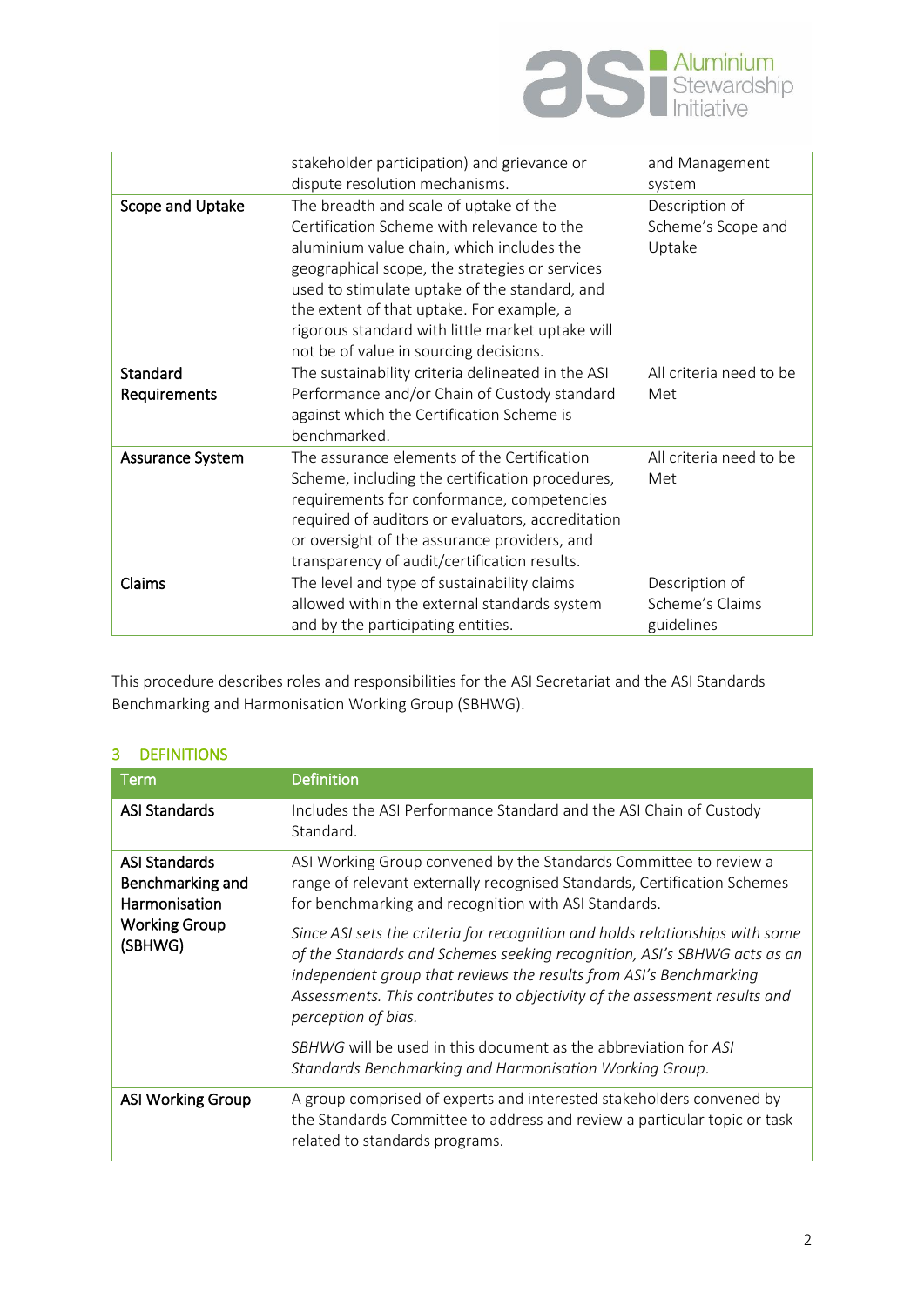

| <b>ASI Accredited</b><br>Auditor            | A qualified person individually accredited by ASI who conducts ASI audits<br>on behalf of and under the responsibility of an ASI Accredited Auditing<br>Firm.                                                                                                                                                                                                                                                                                                                                                                                                                                                                                                                                                 |
|---------------------------------------------|---------------------------------------------------------------------------------------------------------------------------------------------------------------------------------------------------------------------------------------------------------------------------------------------------------------------------------------------------------------------------------------------------------------------------------------------------------------------------------------------------------------------------------------------------------------------------------------------------------------------------------------------------------------------------------------------------------------|
| <b>Certification (ASI</b><br>Certification) | ASI Certification is an attestation issued by ASI, based on the results of an<br>ASI Audit by an ASI Accredited Auditing Firm, that the required level of<br>Conformance has been achieved against the applicable ASI Standard and<br>for the documented Certification Scope.                                                                                                                                                                                                                                                                                                                                                                                                                                 |
| <b>Certification Scheme</b>                 | A set of common requirements for third party Accredited Auditors<br>conducting Certification audits against a certifiable Standard.                                                                                                                                                                                                                                                                                                                                                                                                                                                                                                                                                                           |
|                                             | Examples of Certification Schemes include those for international<br>Standards such as ISO 14001, ISO 45001, SA 8000, etc. or those for sector<br>or supply chain Standards with third party audits such as Forest<br>Stewardship Council or the Responsible Jewellery Council for their<br>respective Chain of Custody Standards.                                                                                                                                                                                                                                                                                                                                                                            |
| Member                                      | An Entity or group of Entities that is a current member of one of ASI's six<br>membership classes:                                                                                                                                                                                                                                                                                                                                                                                                                                                                                                                                                                                                            |
|                                             | Production and Transformation (eligible for ASI Certification)<br>Industrial Users (eligible for ASI Certification)<br>$\bullet$<br>Civil Society<br>Downstream Supporters<br>Associations<br>General Supporters                                                                                                                                                                                                                                                                                                                                                                                                                                                                                              |
| <b>Standards Committee</b>                  | ASI Standards Committee as defined in the ASI Constitution.                                                                                                                                                                                                                                                                                                                                                                                                                                                                                                                                                                                                                                                   |
| <b>Stakeholders</b>                         | Persons or groups who are directly or indirectly affected by a project and<br>its Associated Facilities, as well as those who may have interests in a<br>project and/or the ability to influence its outcome, either positively or<br>negatively. From a Due Diligence perspective impacted Stakeholders will<br>be the priority for engagement and may include but are not limited to:<br>. Workers (including local and Migrant Workers) and Labour Unions<br>• Land owners and other resource users<br>· Artisanal miners<br>• Governments (local, regional and national)<br>• Civil society organisations, including environmental and Community-<br>based organisations and local Human Rights defenders |
|                                             | Additionally, interested Stakeholders that may be important for<br>meaningful engagement can include:                                                                                                                                                                                                                                                                                                                                                                                                                                                                                                                                                                                                         |
|                                             | · Industry peers<br>· Investors/shareholders<br>• Business partners<br>• Scientific community<br>• The media                                                                                                                                                                                                                                                                                                                                                                                                                                                                                                                                                                                                  |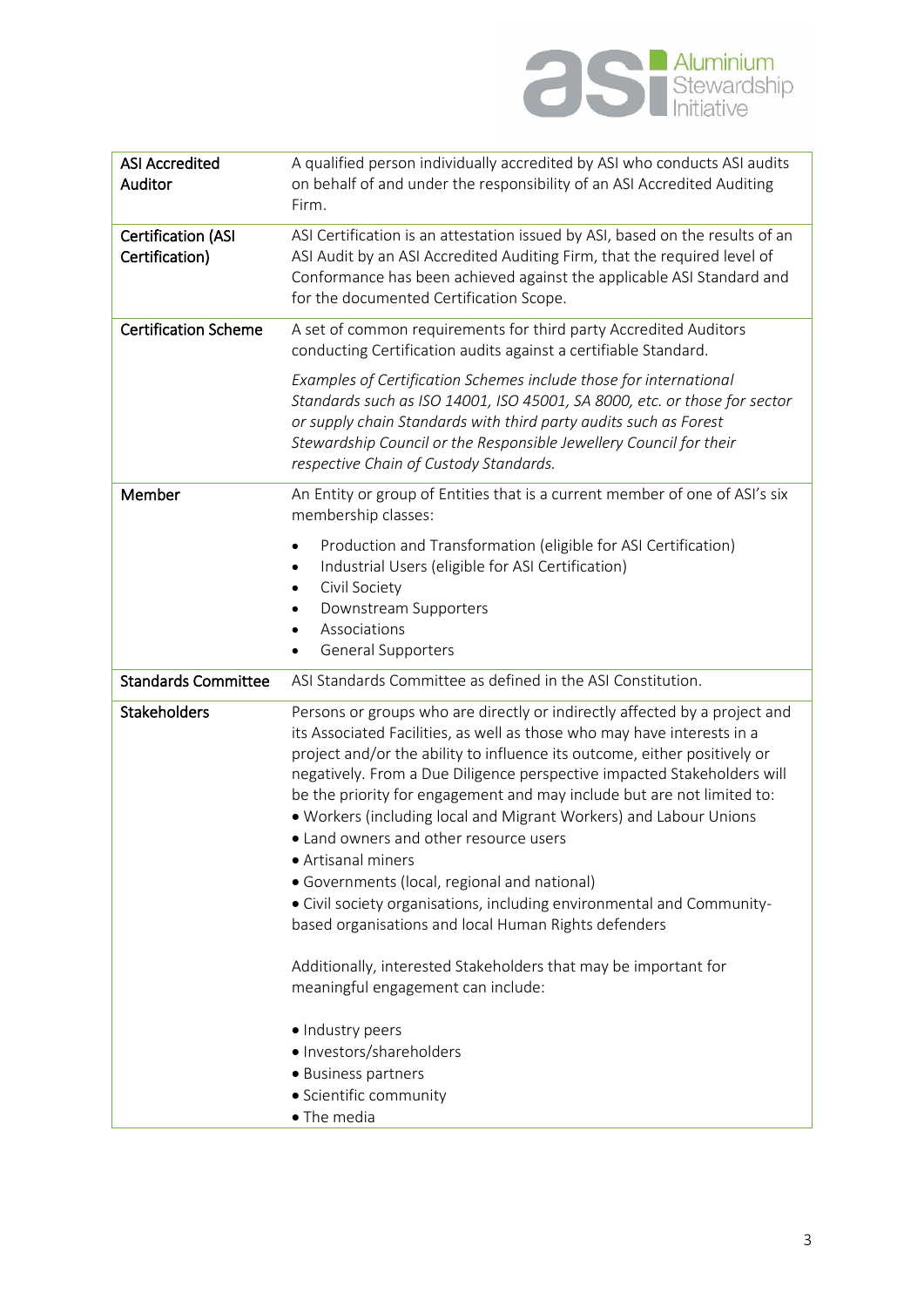

|          | • Ecosystems and biodiversity features (represented by advocates)<br>(Derived from the OECD Due Diligence Guidance for Meaningful<br>Stakeholder Engagement in the Extractives Sector)                                                                                       |
|----------|------------------------------------------------------------------------------------------------------------------------------------------------------------------------------------------------------------------------------------------------------------------------------|
| Standard | Document that provides, for common and repeated use, rules, guidelines<br>or characteristic for products or related processes and production<br>methods, with which compliance is voluntary (ISEAL Code of Good<br>Practice for Setting Social and Environmental Standards). |

# 4 REFERENCES

- ASI Assurance Manual
- ASI Chain of Custody Standard
- ASI Chain of Custody Standard Guidance
- ASI Claims Guide
- ASI Complaints Mechanism
- ASI Communications Procedure for Changes to ASI Documents
- ASI Glossary
- ASI Governance Handbook
- ASI Log of External Standards and Schemes
- ASI Performance Standard
- ASI Performance Standard Guidance
- ASI Standards Benchmarking and Harmonisation Working Group Terms of Reference
- ASI Standards Setting Procedure
- ISEAL Code of Good Practice for Setting Social and Environmental Standards
- ISEAL Code of Good Practice for Assessing the Impacts of Social and Environmental Standards
- ISEAL Code of Good Practice for Assuring Compliance with Social and Environmental **Standards**
- ISEAL Sustainability Benchmarking Good Practice Guide
- ISO/IEC Guide 2 Standardization and related activities -- General vocabulary

# 5 PROCEDURE

There are four steps to be followed for recognition of Certification Schemes with the current ASI Standards and for consideration in future reviews of the ASI Standards. The steps are shown in the diagram below.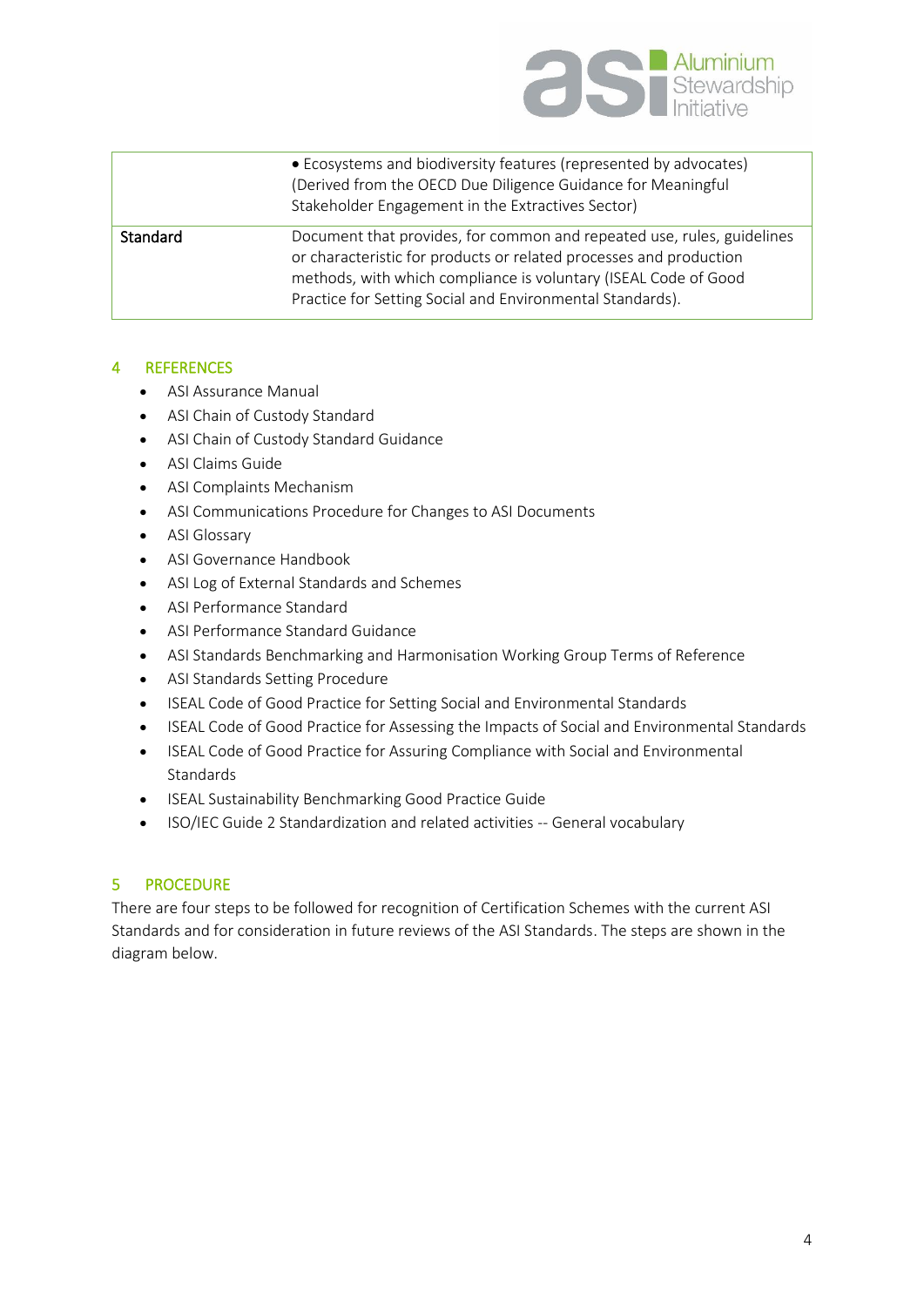



The ASI Log of External Standards and Schemes contains corresponding tables with the steps in this procedure listing all the Standards and Schemes that have been recommended to ASI.

Each step is described in more detail below.

#### 5.1 Identification of Certification Schemes and prioritisation

- 1. The ASI Secretariat and the Standards Benchmarking and Harmonisation Working Group (SBHWG) will periodically identify and review new, or changes to existing Certification Schemes for potential recognition.
- 2. Any Stakeholder, including ASI Members, Standards Committee and/or Working Group participants, Auditors, and Schemes, can also identify and propose Certification Schemes for potential benchmarking with the ASI Standards and Assurance program, and for ASI to be benchmarked by Certification Schemes.
- 3. The ASI Secretariat and/or the SBHWG will review the proposed Certification Scheme to determine if it is relevant and material to ASI, and agree whether to carry out an ASI Benchmarking Assessment (5.2). Since the process to recognise a Certification Scheme can be time-consuming and resource intensive, and the ASI Secretariat has limited resources, a prioritisation process will be regularly undertaken to determine which Certification Schemes are deemed most urgent to undergo a benchmarking assessment.
- 4. ASI has seven main factors that it considers in determining priority of a Certification Scheme to be recognised by ASI, or external recognition of ASI. These include:
	- a) An updated version of a Certification Scheme (that has already been recognised by ASI or of ASI) has been published
	- b) Requests from ASI Members
	- c) ASI Secretariat resources and budget
	- d) Likelihood of successful recognition outcome
	- e) Number and type of recognition activities that can feasibly be managed in parallel
	- f) Global applicability of the Certification Scheme
	- g) Relevance/urgency to complete the recognition process during a Standards Revision process, where applicable.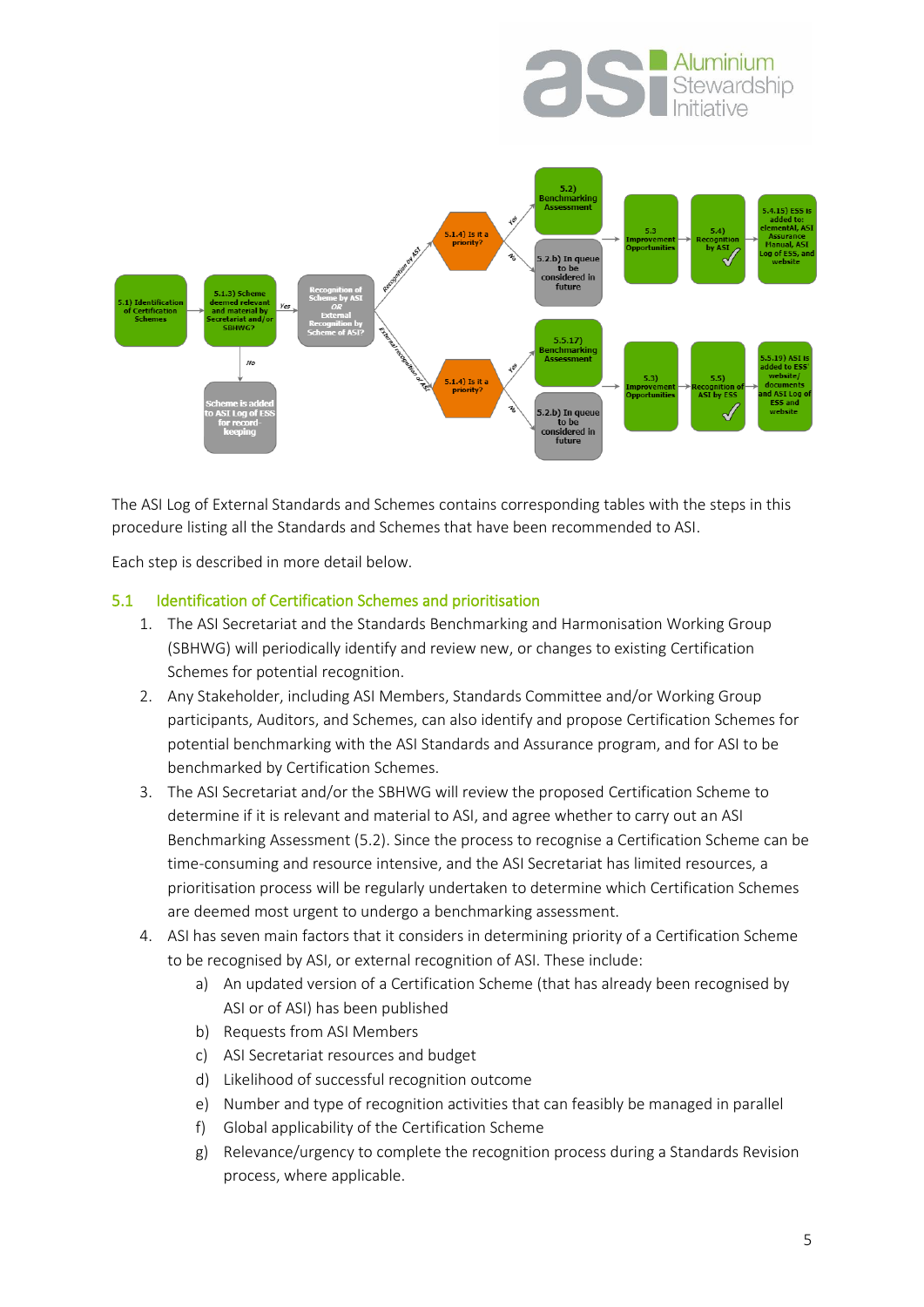

All these factors will be taken into consideration by the Secretariat when prioritising a Standard or Scheme to the SBHWG.

- 5. The ASI Log of External Standards and Schemes will be maintained with all identified Standards and Schemes and their status.
	- a) Standards or Schemes that have been prioritised will be scheduled to undergo a Benchmarking Assessment (5.2).
	- b) Standards and Schemes of interest may be placed in a 'queue' to be considered for this process in future.
	- c) The remainder will not progress to a Benchmarking Assessment.

#### 5.2 Benchmarking Assessment

- 6. Once a Certification Scheme has been prioritised, the ASI Secretariat will complete the ASI Benchmarking Assessment Checklist. The ASI Benchmarking Assessment Checklist includes the performance requirements and operational system required as described under section 2 of this document.
- 7. It will also be assessed whether there are opportunities to harmonise aspects of the Scheme into current or future revisions of the ASI Standards and assurance process, and if so:
	- a) The relevant steps and timeframes
	- b) Whether there are additional evidence requirements or conditions that would need to be communicated to Members and/or Auditors in order for recognition to be implemented
	- c) Which changes in elementAl would be required to support the recognition.
- 8. The ASI Secretariat will discuss the results of the ASI Benchmarking Assessment with the SBHWG. The results of the ASI Benchmarking Assessment will be recorded in the SBHWG's meeting minutes, or other documentation, for communication to the ASI Standards Committee.
- 9. The ASI Standards Committee is responsible for reviewing and endorsing the recommendations made by the ASI Secretariat or the SBHWG, for further action as appropriate.

#### 5.3 Improvement opportunities

- 10. Benchmarking Assessments may be used to identify improvement opportunities within ASI or within the external Certification Schemes.
- 11. If the ASI Benchmarking Assessment Checklist (conducted in section 5.2) finds that the requirements of the external Standards and the associated assurance processes are greater than those defined in the ASI Standards or other ASI Documents, these will be logged by the ASI Secretariat for consideration during the next ASI Standards revision process, as set out in the ASI Standards Setting Procedure.
- 12. If the ASI Benchmarking Assessment Checklist finds that the Certification Scheme has lower or different performance requirements, recognition by ASI may not be possible unless additional conditions and gaps to address the difference are implemented by the Scheme. This information may be shared with owner of the Scheme as appropriate, particularly where they have requested a benchmarking assessment be conducted by ASI.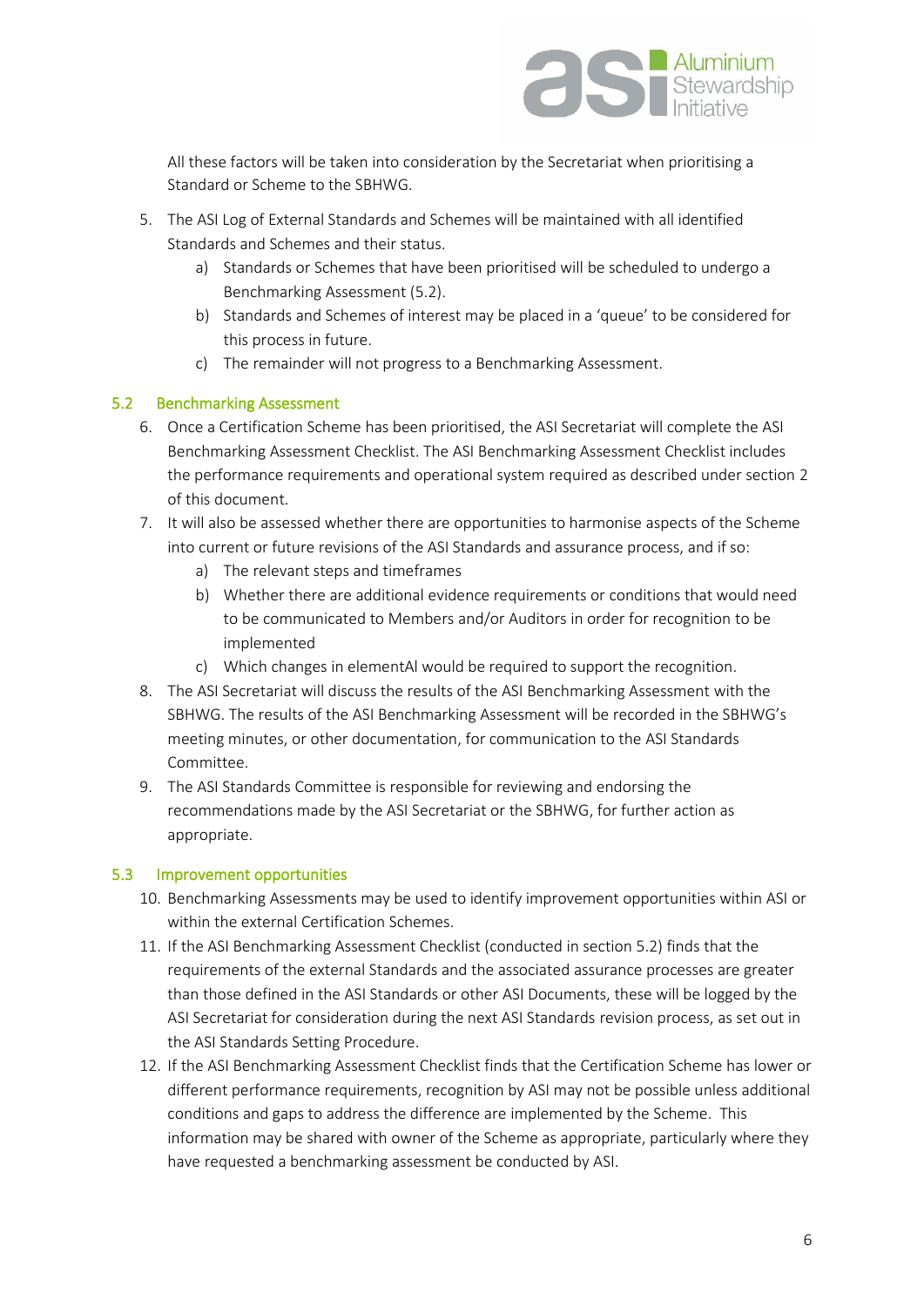

# 5.4 Recognition by ASI

- 13. A formal recognition of a Certification Scheme will be documented in the recognition table in the ASI Assurance Manual, the ASI Log of External Standards and Schemes, the ASI website and implemented through the associated recognition functionality in elementAl.
- 14. The ASI Board is responsible for approving the initiation of Standards Revision processes, as per the ASI Standards Setting Procedure.
- 15. For ASI recognition of a Certification Scheme to take effect, it must be approved by the ASI Standards Committee and adopted by the ASI Board. Following approval, the ASI Secretariat will:
	- a. Update the recognition table in the ASI Assurance Manual, the ASI Log of External Standards and Schemes, and ASI website
	- b. Update the associated recognition functionality in elementAl
	- c. Communicate changes in accordance with the ASI Communications Procedure for Changes to ASI Documents.
- 16. The ASI Secretariat and SBHWG will monitor the Certification Scheme for revisions and changes that may affect the recognition.

#### 5.5 External recognition of ASI Standards

- 17. Once an external recognition has been prioritised under 5.1.4, the ASI Secretariat will work with the owner of the Standard to complete the benchmarking or recognition assessment process.
- 18. The ASI Secretariat will report progress on the recognition process to the ASI SBHWG, ASI Board and the ASI Standards Committee in accordance with their meeting schedules and agendas.
- 19. Once the external benchmarking or recognition process is complete, the ASI Secretariat will communicate the results on the ASI website and in the ASI Log of External Standards and Schemes as appropriate. The external Standard or Scheme will communicate the results of the recognition according to their own processes and procedures.
- 20. The ASI Secretariat and SBHWG will monitor the external Standard or Scheme for revisions and changes that may affect the recognition.

# 6 RECORDS

Records associated with the Standards benchmarking and recognition processes described in the Procedure will be maintained in Box by the ASI Secretariat for at least 5 years from the date the records were generated.

| Document Name           | ASI Standards Benchmarking and Recognition Procedure |
|-------------------------|------------------------------------------------------|
| Document ID             | ASI-PRO-10                                           |
| <b>Revision</b>         | Version 2                                            |
| <b>Publication Date</b> | 1 February 2022                                      |
| Approved By             | CEO                                                  |
| Next Review Date        | 3 years or as required                               |

#### 7 DOCUMENT CONTROL